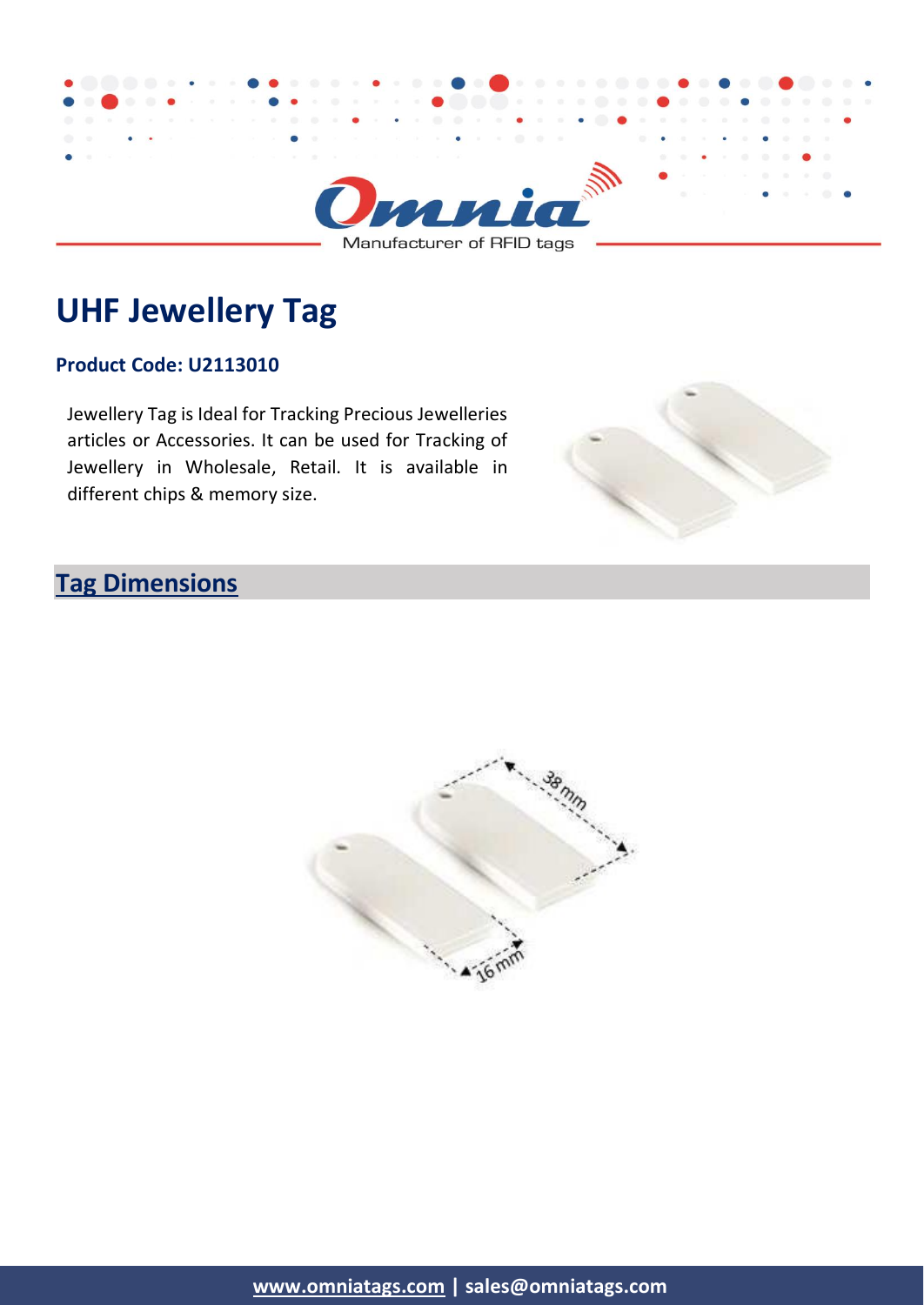# **Electrical Specifications**

| Air Interface Protocol                       | ISO/IEC 18000-6C, EPC Global C1G2               |  |
|----------------------------------------------|-------------------------------------------------|--|
| <b>Operational Frequency</b>                 | 860 - 960 MHz                                   |  |
| Chip**                                       | Alien Higgs-3                                   |  |
| <b>Memory Configuration</b>                  | EPC-96 bits, extendible to 480bits              |  |
|                                              | TID - 96 bits unalterable unique                |  |
|                                              | User memory - 512 bits                          |  |
|                                              | Access password - 32 bits                       |  |
|                                              | Kill password - 32 bits                         |  |
| Data retention                               | 50 years                                        |  |
| Write endurance                              | 100,000 cycles                                  |  |
| Read Range*                                  | Up to 3.0 m on Fixed reader with linear antenna |  |
| Operating temperature                        | -40 $^{\circ}$ C to +80 $^{\circ}$ C            |  |
| Storage temperature                          | -40 $^{\circ}$ C to +85 $^{\circ}$ C            |  |
| Ingress protection rating                    | <b>IP67</b>                                     |  |
| Attachment***                                | Cable Tie/Riveting/Screws/Adhesive              |  |
| Applicable surface                           | Off metal                                       |  |
| <b>Physical and Mechanical Specification</b> |                                                 |  |
|                                              |                                                 |  |
| <b>Dimensions</b>                            | 38 x16 x 2.5 mm                                 |  |
| <b>Hole Diameter</b>                         | 3 mm                                            |  |
| Weight                                       | 2.7 <sub>g</sub>                                |  |
| Encasement                                   | ABS/PC                                          |  |

#### **Chemical Resistance**

Colour\*\* White

Resistant to continuous exposure to salt water for 2 hours Resistant to continuous exposure to motor oil for 2 hours Additionally, abrasion resistant against HCL and IPA